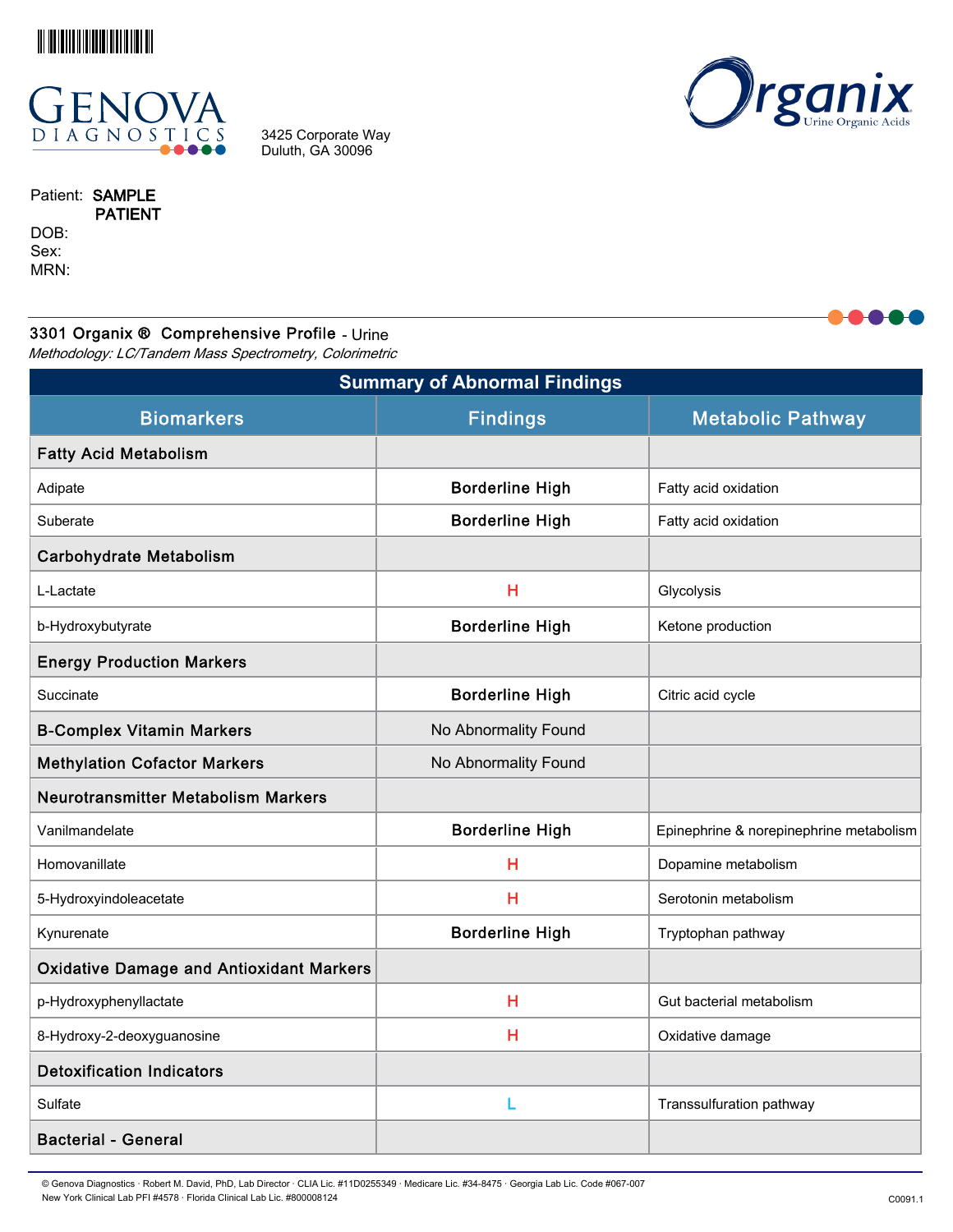Patient: Sample Patient ID

| <b>Summary of Abnormal Findings</b> |                        |                          |  |  |  |  |  |
|-------------------------------------|------------------------|--------------------------|--|--|--|--|--|
| <b>Biomarkers</b>                   | <b>Findings</b>        | <b>Metabolic Pathway</b> |  |  |  |  |  |
| Hippurate                           | <b>Borderline High</b> | Gut bacterial metabolism |  |  |  |  |  |
| Phenylacetate                       | н                      | Gut bacterial metabolism |  |  |  |  |  |
| p-Hydroxybenzoate                   | <b>Borderline High</b> | Gut bacterial metabolism |  |  |  |  |  |
| p-Hydroxyphenylacetate              | Н                      | Gut bacterial metabolism |  |  |  |  |  |
| L. acidophilus/General Bacteria     | No Abnormality Found   |                          |  |  |  |  |  |
| <b>Clostridial Species</b>          | No Abnormality Found   |                          |  |  |  |  |  |
| Yeast/Fungal                        |                        |                          |  |  |  |  |  |
| D-Arabinitol                        | <b>Borderline High</b> | Yeast product            |  |  |  |  |  |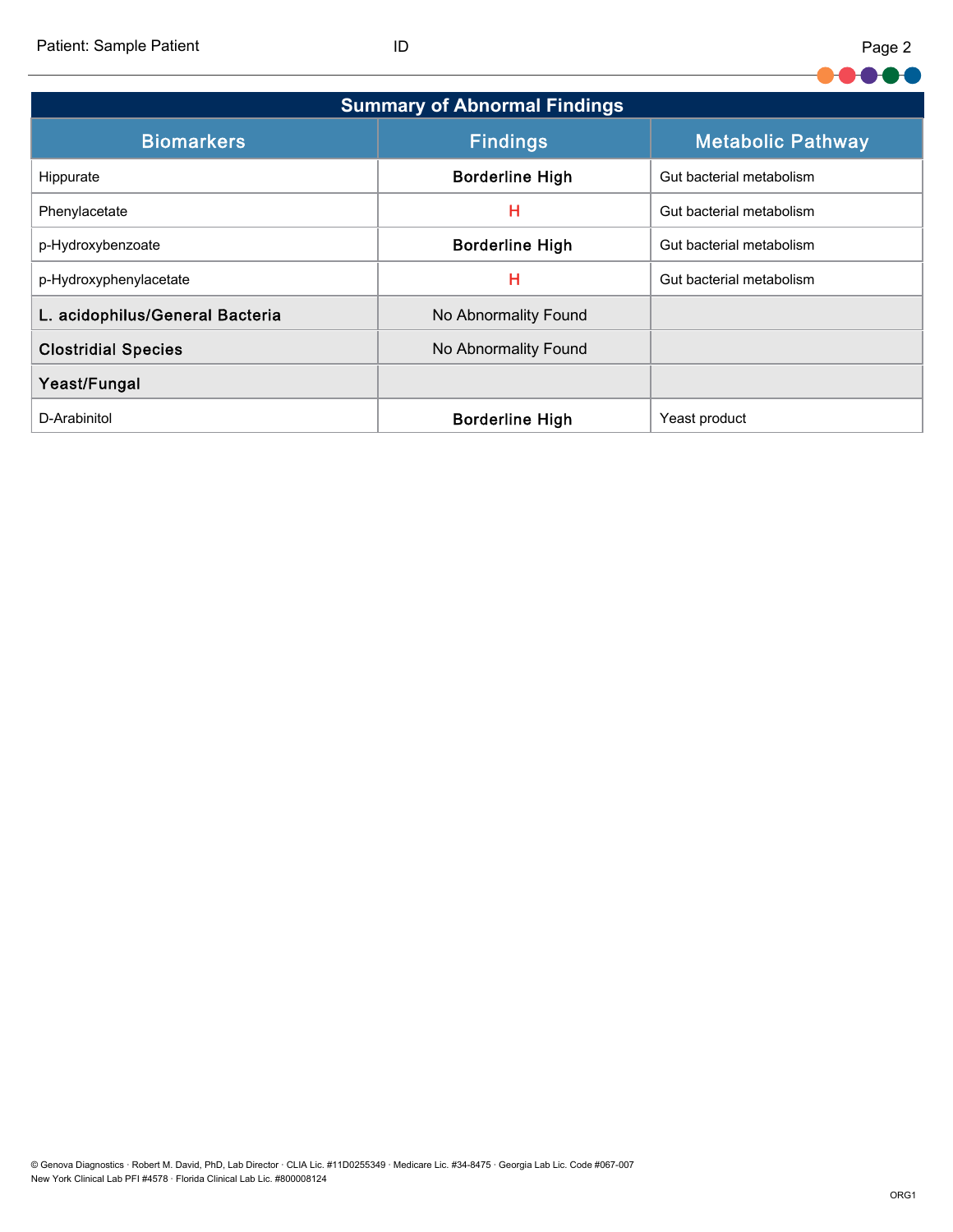

3425 Corporate Way Duluth, GA 30096



### Patient: SAMPLE PATIENT

DOB: Sex: MRN:

|    | 3301 Organix® Comprehensive Profile - Urine<br>Methodology: LC/Tandem Mass Spectrometry, Colorimetric<br>This report is not intended for the diagnosis of neonatal inborn errors of metabolism. |                                                                                       |     |                         |                                     |                                          |                        |
|----|-------------------------------------------------------------------------------------------------------------------------------------------------------------------------------------------------|---------------------------------------------------------------------------------------|-----|-------------------------|-------------------------------------|------------------------------------------|------------------------|
|    | Ranges: Ages 13 and over                                                                                                                                                                        | <b>Results</b><br>mcg/mg creatinine                                                   | 1st | 2nd                     | <b>QUINTILE DISTRIBUTION</b><br>3rd | 4th<br>5th                               | 95% Reference<br>Range |
|    |                                                                                                                                                                                                 |                                                                                       |     | <b>Nutrient Markers</b> |                                     |                                          |                        |
|    | <b>Fatty Acid Metabolism</b><br>(Carnitine & B2)                                                                                                                                                |                                                                                       |     |                         |                                     | 6.2                                      |                        |
| 1. | Adipate                                                                                                                                                                                         | 8.5                                                                                   |     |                         |                                     |                                          | $= 11.1$               |
| 2. | Suberate                                                                                                                                                                                        | 2.9                                                                                   |     |                         |                                     | 2.1<br>3.6                               | $= 4.6$                |
| 3. | Ethylmalonate                                                                                                                                                                                   | 2.0                                                                                   |     |                         |                                     |                                          | $= 6.3$                |
|    | <b>Carbohydrate Metabolism</b><br>(B1, B3, Cr, Lipoic Acid, CoQ10)                                                                                                                              |                                                                                       |     |                         |                                     | 3.9                                      |                        |
| 4. | Pyruvate                                                                                                                                                                                        | <dl< td=""><td></td><td></td><td></td><td></td><td><math>= 6.4</math></td></dl<>      |     |                         |                                     |                                          | $= 6.4$                |
| 5. | L-Lactate                                                                                                                                                                                       | 19.0<br>H                                                                             |     |                         |                                     | 8.5<br>2.1                               | $0.6 - 16.4$           |
| 6. | β-Hydroxybutyrate                                                                                                                                                                               | 4.5                                                                                   | ╫   |                         |                                     |                                          | $= 9.9$                |
|    | <b>Energy Production (Citric Acid Cycle)</b><br>(B Comp., CoQ10, Amino Acids, Mg)                                                                                                               |                                                                                       |     |                         |                                     | 601                                      |                        |
| 7. | Citrate                                                                                                                                                                                         | 487                                                                                   |     |                         |                                     |                                          | 56 - 987               |
| 8. | Cis-Aconitate                                                                                                                                                                                   | 38                                                                                    |     |                         |                                     | 51<br>98                                 | $18 - 78$              |
| 9. | Isocitrate                                                                                                                                                                                      | 62                                                                                    |     |                         |                                     |                                          | 39 - 143               |
|    | 10. $\alpha$ -Ketoglutarate                                                                                                                                                                     | <dl< td=""><td></td><td></td><td></td><td>19.0</td><td><math>= 35.0</math></td></dl<> |     |                         |                                     | 19.0                                     | $= 35.0$               |
|    | 11. Succinate                                                                                                                                                                                   | 12.9                                                                                  |     |                         |                                     | 11.6<br>$\overline{\phantom{0}}$<br>0.59 | $= 20.9$               |
|    | 12. Fumarate                                                                                                                                                                                    | <dl< td=""><td></td><td></td><td></td><td>1.4</td><td><math>= 1.35</math></td></dl<>  |     |                         |                                     | 1.4                                      | $= 1.35$               |
|    | 13. Malate                                                                                                                                                                                      | 0.6                                                                                   |     |                         |                                     | 3.6                                      | $= 3.1$                |
|    | 14. Hydroxymethylglutarate                                                                                                                                                                      | 3.2                                                                                   |     |                         |                                     |                                          | $= 5.1$                |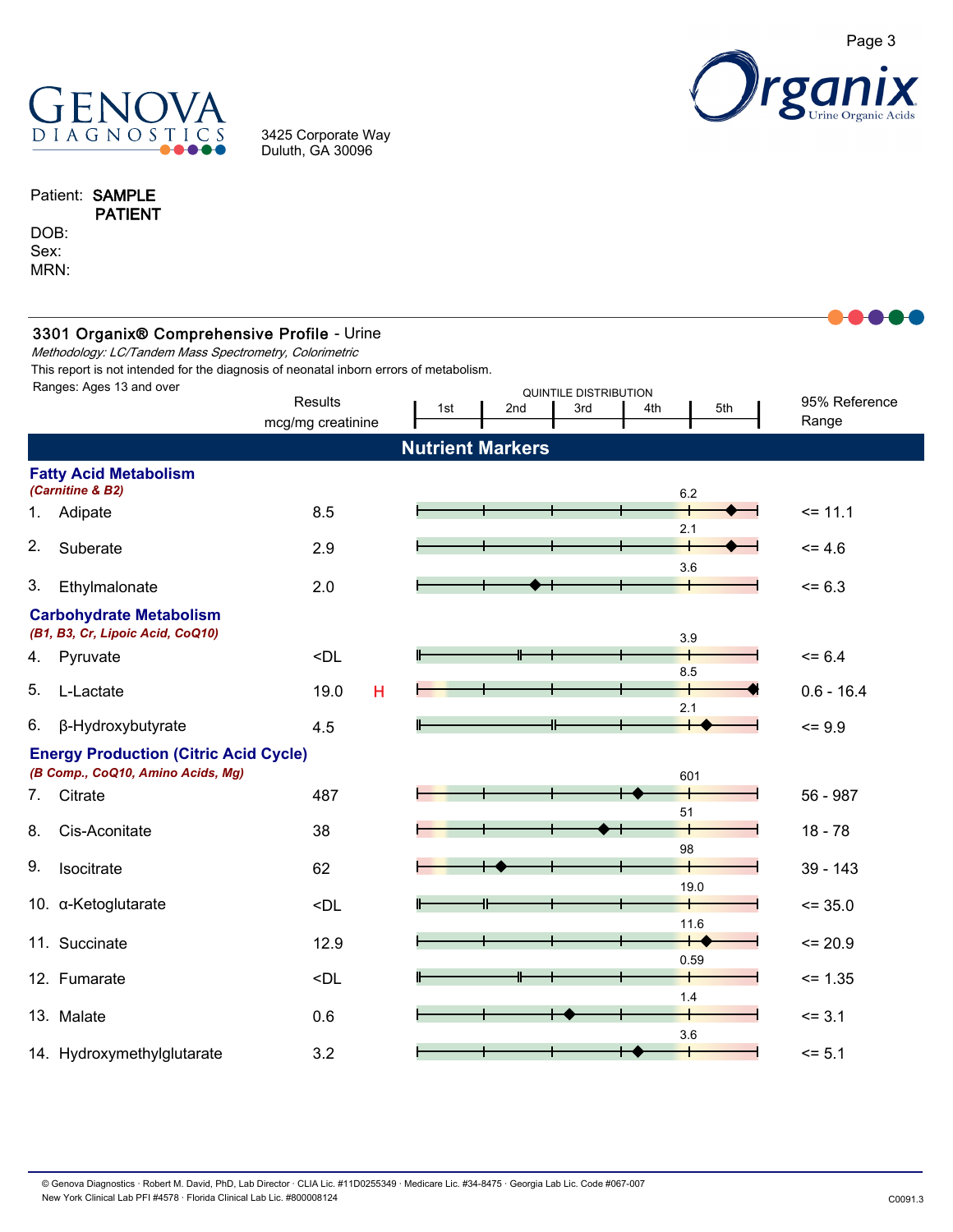

### 3301 Organix® Comprehensive Profile - Urine

Methodology: LC/Tandem Mass Spectrometry, Colorimetric

This report is not intended for the diagnosis of neonatal inborn errors of metabolism.

Ranges: Ages 13 and over

| nanyos. Ayos to anu ovor                                                              |                                                                                                | <b>QUINTILE DISTRIBUTION</b>   |                         |     |     |       |                        |
|---------------------------------------------------------------------------------------|------------------------------------------------------------------------------------------------|--------------------------------|-------------------------|-----|-----|-------|------------------------|
|                                                                                       | Results<br>mcg/mg creatinine                                                                   | 1st                            | 2nd                     | 3rd | 4th | 5th   | 95% Reference<br>Range |
|                                                                                       |                                                                                                |                                |                         |     |     |       |                        |
|                                                                                       |                                                                                                |                                | <b>Nutrient Markers</b> |     |     |       |                        |
| <b>B-Complex Vitamin Markers</b><br>(B1, B2, B3, B5, B6, Biotin)                      |                                                                                                |                                |                         |     |     |       |                        |
|                                                                                       |                                                                                                |                                |                         |     |     | 0.25  |                        |
| 15. $\alpha$ -Ketoisovalerate                                                         | $\n  $                                                                                         |                                |                         |     |     | 0.34  | $= 0.49$               |
| 16. α-Ketoisocaproate                                                                 | $\n  $                                                                                         |                                |                         |     |     |       | $= 0.52$               |
| 17. α-Keto-β-Methylvalerate                                                           | <dl< td=""><td></td><td></td><td></td><td></td><td>0.38</td><td><math>= 1.10</math></td></dl<> |                                |                         |     |     | 0.38  | $= 1.10$               |
| 18. Xanthurenate                                                                      | <dl< td=""><td></td><td></td><td></td><td></td><td>0.34</td><td><math>= 0.46</math></td></dl<> |                                |                         |     |     | 0.34  | $= 0.46$               |
| 19. β-Hydroxyisovalerate                                                              | 3.8                                                                                            |                                |                         |     |     | $7.6$ | $= 11.5$               |
| <b>Methylation Cofactor Markers</b><br>(B12, Folate)                                  |                                                                                                |                                |                         |     |     | 1.7   |                        |
| 20. Methylmalonate                                                                    | 1.0                                                                                            |                                |                         |     |     |       | $= 2.3$                |
| 21. Formiminoglutamate                                                                | 0.5                                                                                            |                                |                         |     |     | 1.2   | $\le$ 2.2              |
|                                                                                       |                                                                                                | <b>Cell Regulation Markers</b> |                         |     |     |       |                        |
| <b>Neurotransmitter Metabolism Markers</b>                                            |                                                                                                |                                |                         |     |     |       |                        |
| (Tyrosine, Tryptophan, B6, Antioxidants)                                              |                                                                                                | 1.6                            |                         |     |     | 3.9   |                        |
| 22. Vanilmandelate                                                                    | 5.2                                                                                            |                                |                         |     |     |       | $1.2 - 5.3$            |
|                                                                                       |                                                                                                | 1.9                            |                         |     |     | 5.7   |                        |
| 23. Homovanillate                                                                     | 9.1<br>н                                                                                       |                                |                         |     |     |       | $1.4 - 7.6$            |
| 24. 5-Hydroxyindoleacetate                                                            | н<br>10.5                                                                                      | 2.1                            |                         |     |     | 5.6   | $1.6 - 9.8$            |
| 25. Kynurenate                                                                        | 1.5                                                                                            |                                |                         |     |     | 1.0   | $= 1.5$                |
|                                                                                       |                                                                                                |                                |                         |     |     | 4.0   |                        |
| 26. Quinolinate                                                                       | <dl< td=""><td></td><td></td><td></td><td></td><td>8.0</td><td><math>= 5.8</math></td></dl<>   |                                |                         |     |     | 8.0   | $= 5.8$                |
| 27. Picolinate                                                                        | 3.1                                                                                            |                                |                         |     |     |       | $2.8 - 13.5$           |
| <b>Oxidative Damage and Antioxidant Markers</b><br>(Vitamin C and Other Antioxidants) |                                                                                                |                                |                         |     |     | 0.39  |                        |
| 28. p-Hydroxyphenyllactate                                                            | 1.13<br>н                                                                                      |                                |                         |     |     |       | $= 0.66$               |
|                                                                                       |                                                                                                |                                |                         |     |     | 5.3   |                        |
| 29. 8-Hydroxy-2-deoxyguanosine                                                        | 13.7<br>н                                                                                      |                                |                         |     |     |       | $= 7.6$                |
| (Units for 8-hydroxy-2-dexoyguanosine are ng/mg creatinine)                           |                                                                                                |                                |                         |     |     |       |                        |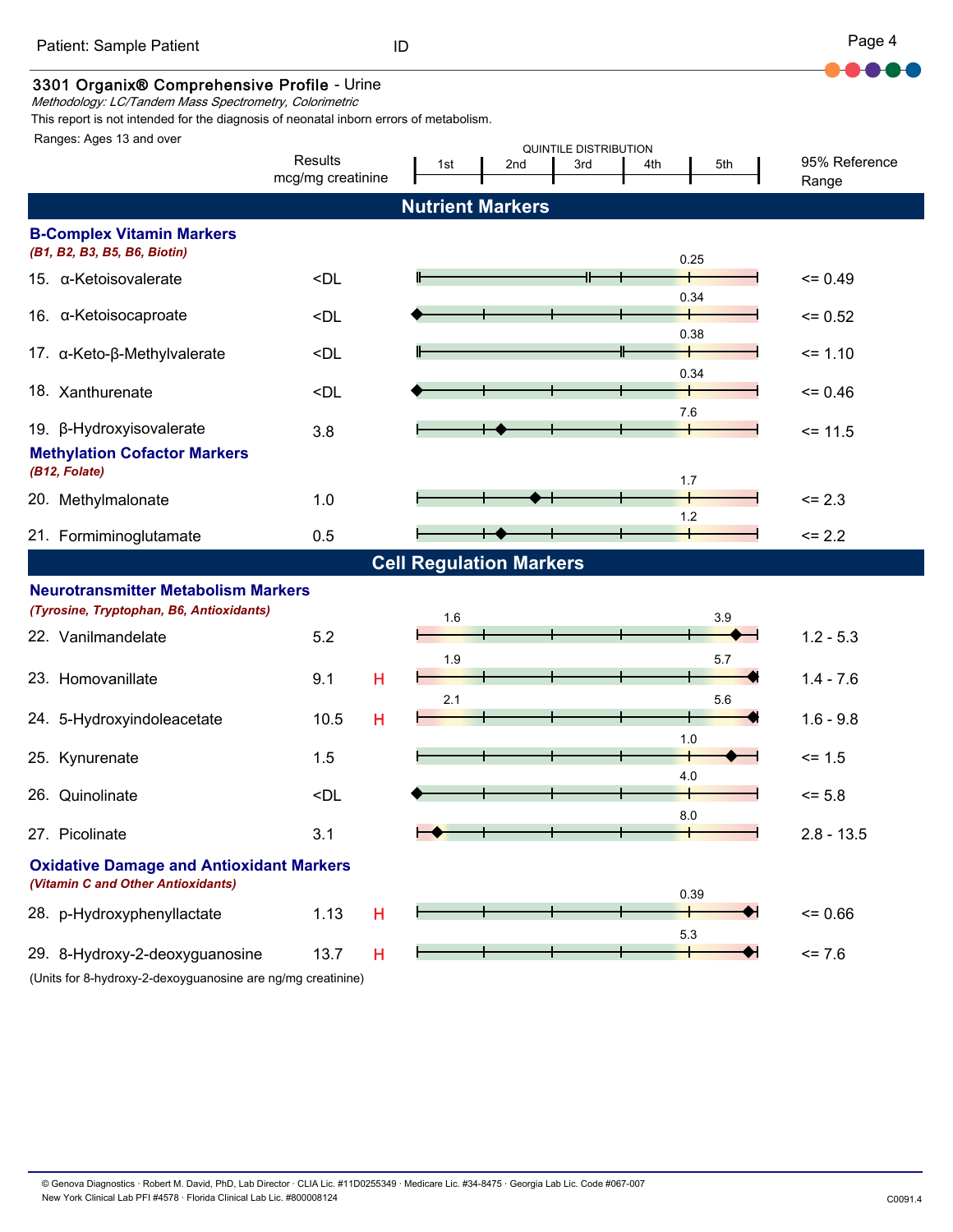### 3301 Organix® Comprehensive Profile - Urine

Methodology: LC/Tandem Mass Spectrometry, Colorimetric

This report is not intended for the diagnosis of neonatal inborn errors of metabolism.

| Ranges: Ages 13 and over                                   |                                                                                                                            |   |                                     |     |     | <b>QUINTILE DISTRIBUTION</b> |       |    |                        |  |
|------------------------------------------------------------|----------------------------------------------------------------------------------------------------------------------------|---|-------------------------------------|-----|-----|------------------------------|-------|----|------------------------|--|
|                                                            | Results<br>mcg/mg creatinine                                                                                               |   | 1st                                 | 2nd | 3rd | 4th                          | 5th   |    | 95% Reference<br>Range |  |
|                                                            |                                                                                                                            |   | <b>Toxicants and Detoxification</b> |     |     |                              |       |    |                        |  |
| <b>Detoxification Indicators</b>                           |                                                                                                                            |   |                                     |     |     |                              |       |    |                        |  |
| (Arg, NAC, Met, Mg, Antioxidants)<br>30. 2-Methylhippurate | 0.021                                                                                                                      |   |                                     |     |     |                              | 0.084 |    | $= 0.192$              |  |
|                                                            |                                                                                                                            |   |                                     |     |     |                              | 0.69  |    |                        |  |
| Orotate<br>31.                                             | <dl< td=""><td></td><td></td><td></td><td></td><td></td><td>6.3</td><td></td><td><math>= 1.01</math></td><td></td></dl<>   |   |                                     |     |     |                              | 6.3   |    | $= 1.01$               |  |
| Glucarate<br>32.                                           | <dl< td=""><td></td><td></td><td></td><td></td><td></td><td></td><td></td><td><math>= 10.7</math></td><td></td></dl<>      |   |                                     |     |     |                              |       |    | $= 10.7$               |  |
| 33. a-Hydroxybutyrate                                      | <dl< td=""><td></td><td></td><td></td><td></td><td></td><td>0.3</td><td></td><td><math>= 0.9</math></td><td></td></dl<>    |   |                                     |     |     |                              | 0.3   |    | $= 0.9$                |  |
|                                                            | 46                                                                                                                         |   |                                     |     |     |                              | 59    |    | $28 - 88$              |  |
| Pyroglutamate<br>34.                                       |                                                                                                                            |   | 958                                 |     |     |                              | 2,347 |    |                        |  |
| 35. Sulfate                                                | 400                                                                                                                        |   |                                     |     |     |                              |       |    | 690 - 2,988            |  |
|                                                            | <b>Compounds of Bacterial or Yeast/Fungal Origin</b>                                                                       |   |                                     |     |     |                              |       |    |                        |  |
| <b>Bacterial - General</b>                                 |                                                                                                                            |   |                                     |     |     |                              | 0.6   |    |                        |  |
| 36. Benzoate                                               | <dl< td=""><td></td><td></td><td></td><td></td><td></td><td>548</td><td></td><td><math>= 9.3</math></td><td></td></dl<>    |   |                                     |     |     |                              | 548   |    | $= 9.3$                |  |
| 37. Hippurate                                              | 570                                                                                                                        |   |                                     |     |     |                              |       |    | $= 1,070$              |  |
| Phenylacetate<br>38.                                       | 0.38                                                                                                                       | н |                                     |     |     |                              | 0.11  |    | $= 0.18$               |  |
|                                                            |                                                                                                                            |   |                                     |     |     |                              |       |    |                        |  |
| 39. Phenylpropionate                                       | <dl< td=""><td></td><td></td><td></td><td></td><td></td><td>1.1</td><td>+⊢</td><td><math>= 0.06</math></td><td></td></dl<> |   |                                     |     |     |                              | 1.1   | +⊢ | $= 0.06$               |  |
| 40. p-Hydroxybenzoate                                      | 1.7                                                                                                                        |   |                                     |     |     |                              |       |    | $= 1.8$                |  |
| p-Hydroxyphenylacetate<br>41.                              | 45                                                                                                                         | н |                                     |     |     |                              | 19    |    | $= 34$                 |  |
|                                                            |                                                                                                                            |   |                                     |     |     |                              | 64    |    |                        |  |
| 42. Indican                                                | 32                                                                                                                         |   |                                     |     |     |                              | 0.73  |    | $= 90$                 |  |
| 43. Tricarballylate                                        | <dl< td=""><td></td><td></td><td></td><td></td><td></td><td></td><td></td><td><math>= 1.41</math></td><td></td></dl<>      |   |                                     |     |     |                              |       |    | $= 1.41$               |  |
| L. acidophilus / General Bacterial                         |                                                                                                                            |   |                                     |     |     |                              | 2.0   |    |                        |  |
| 44. D-Lactate                                              | 0.2                                                                                                                        |   |                                     |     |     |                              |       |    | $= 4.1$                |  |
| <b>Clostridial Species</b>                                 |                                                                                                                            |   |                                     |     |     |                              |       |    |                        |  |
| 45. 3,4-Dihydroxyphenylpropionate                          | <dl< td=""><td></td><td>⊩</td><td></td><td></td><td></td><td></td><td></td><td><math>= 0.05</math></td><td></td></dl<>     |   | ⊩                                   |     |     |                              |       |    | $= 0.05$               |  |
| Yeast / Fungal                                             |                                                                                                                            |   |                                     |     |     |                              |       |    |                        |  |
| 46. D-Arabinitol                                           | 43                                                                                                                         |   |                                     |     |     |                              | 36    |    | $= 73$                 |  |
| Creatinine = $23 \text{ mg/dL}$                            |                                                                                                                            |   |                                     |     |     |                              |       |    |                        |  |

<DL = less than detection limit

>UL = greater than upper linearity limit

This test has been developed and its performance characteristics determined by Genova Diagnostics, Inc. It has not been cleared by the U.S. Food and Drug Administration.